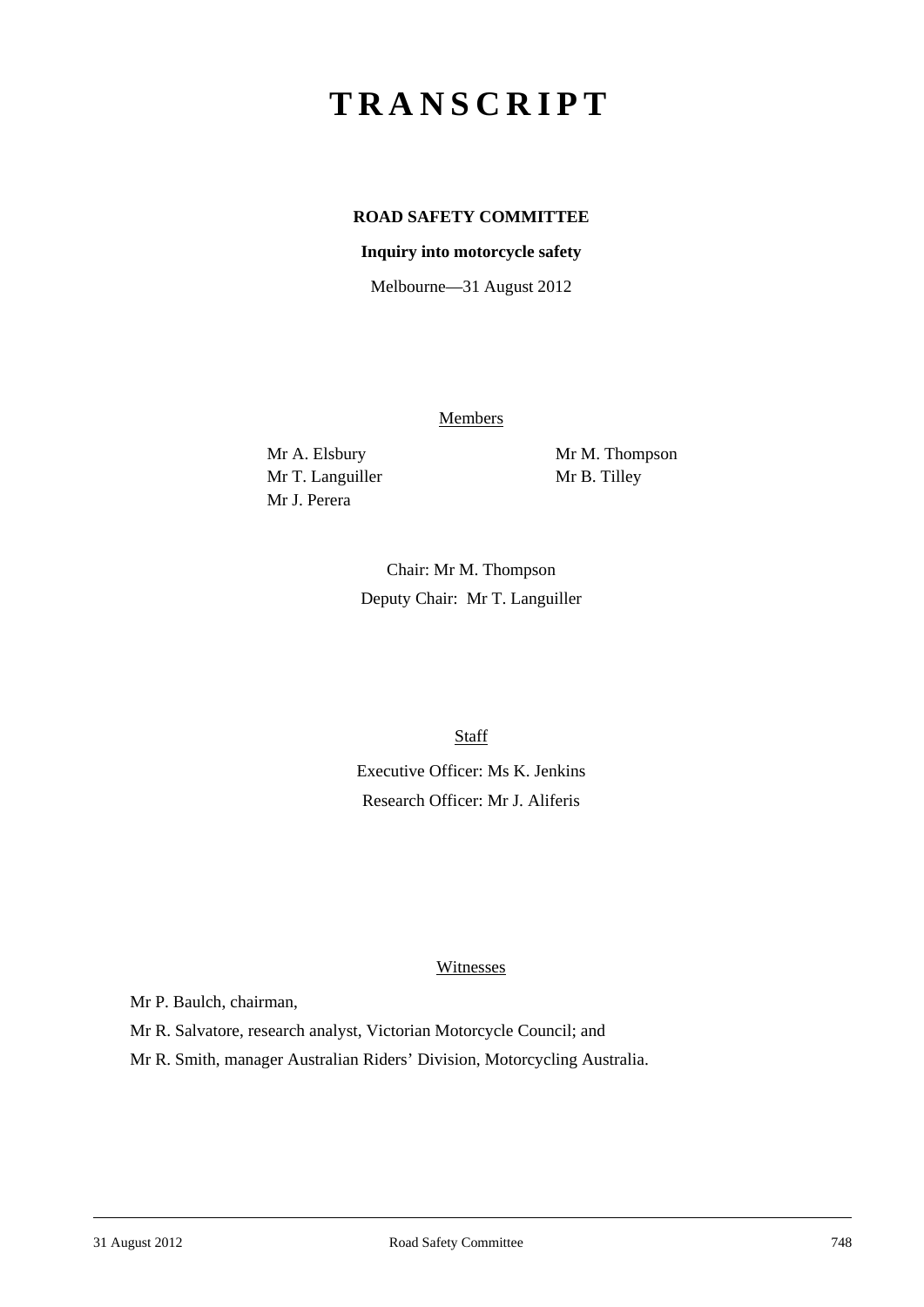**The CHAIR** — Good morning. Welcome to a public hearing of the Victorian parliamentary Road Safety Committee. The purpose of the hearings today is to obtain further information in relation to the recent Transport Accident Commission motorcycle ''Reconstruction'' television advertisement. I would ask observers to respect the rights of witnesses and the responsibilities of the committee by keeping noise and movement to a minimum. I would also ask that observers refrain from making any commentary while witnesses are speaking. Today's proceedings will be recorded, and an official transcript will be placed on the web. Please note that any personal recording devices, if used, cannot interfere with the official recording of today's hearing, and any reproduction or re-publication of personal recordings and should be an accurate and balanced extract for reproduction.

I would also everyone to ensure that their mobile phones are switched off or on mute. To witnesses – I thank you for attending the hearings today. You are reminded that anything you say or publish before the committee today is protected by parliamentary privilege. However, once you leave the hearing, anything you say or publish outside this room is not so protected. Please ensure you identify yourself when speaking for the first time. Again, thank you for coming along today. I just make my own small comment – in Queens Hall of the Victorian Parliament during the week there was a NICTA display that dealt with innovation in information and communications technologies. It noted in one of the devices, a radar device, that there were 1.2 million road deaths around the world each year, and the cost of that, together with the related injuries, is over \$500 billion per year. We are dealing with serious matters this morning, and I do thank everyone for your interest in coming along here today.

The first presentation this morning will be from the Victorian Motorcycle Council, and I welcome Mr Peter Baulch, the chairman; Mr Rob Salvatore, research analyst; and Mr Rob Smith, Australian Riders' Division manager, Motorcycling Australia. I invite you to commence your presentation today.

**Mr BAULCH** — Thank you, Mr Chairman, and members. My name is Peter Baulch. I am chairman of the Victorian Motorcycle Council.

**The CHAIR** — Peter, just wait. Can people hear down the back? Can you hear at the very back? If you cannot, please indicate to me. It is important that everyone can follow proceedings this morning

#### **Comment from the floor.**

**The CHAIR —** If it is possible to even speak up louder so the voice does resonate down the back, that would be very useful.

**Mr BAULCH** — Thank you, Mr Chairman. We, the Victorian Motorcycle Council, representing directly over 100 000 Victorian motorcyclists are indebted to your inquiry for extending submissions and providing for today's proceedings. We are the voice of motorcycling in Victoria due to the maturing of the networks of other motorcycling organisations, including but not limited to, the MRAV, Motorcycling Australia, Ulysses, the BMW Club and, by its presence today and for its support, the Independent Riders' Group. Our designation is as representative delegates to the peak body for motorcycling in Australia: the Australian Motorcycle Council. Our own dealings with the Road Safety Committee and this inquiry members and your helpful staff have left us in no doubt about the sincerity of this process and of those involved. We value the mutual respect evident between the inquiry panel and the Victorian Motorcycle Council.

l Let us give you gentlemen a slightly different perspective. Rob Salvatore and I have just spent the last weekend as delegates to the Australian Motorcycle Council conference, which included a few hard-nosed motorcycling advocates, and it was pretty clear to us that the nation's motorcycle advocates respected this inquiry and in some quarters lamented not having one of their own. It is a unique, once-in-a-generation opportunity to put forward the cause of safe motorcycling, albeit the Victorian perspective, but you can bet your bottom dollar there will be echoes and reverberations outside of Victoria. One particular rep, who had the opportunity to spend a decent bit of time with the Road Safety Committee not that long ago, made it very clear to us that his initial cynicism about this group of pollies from Victoria was utterly dispelled. We are privileged to have been given the opportunity to be in the pointy-edged seat today to take our concerns to your inquiry. It will not just be our views that we will be presenting either but the collective opinions and views of our member clubs and the input from Netrider and many, many conversations that we have had at all levels of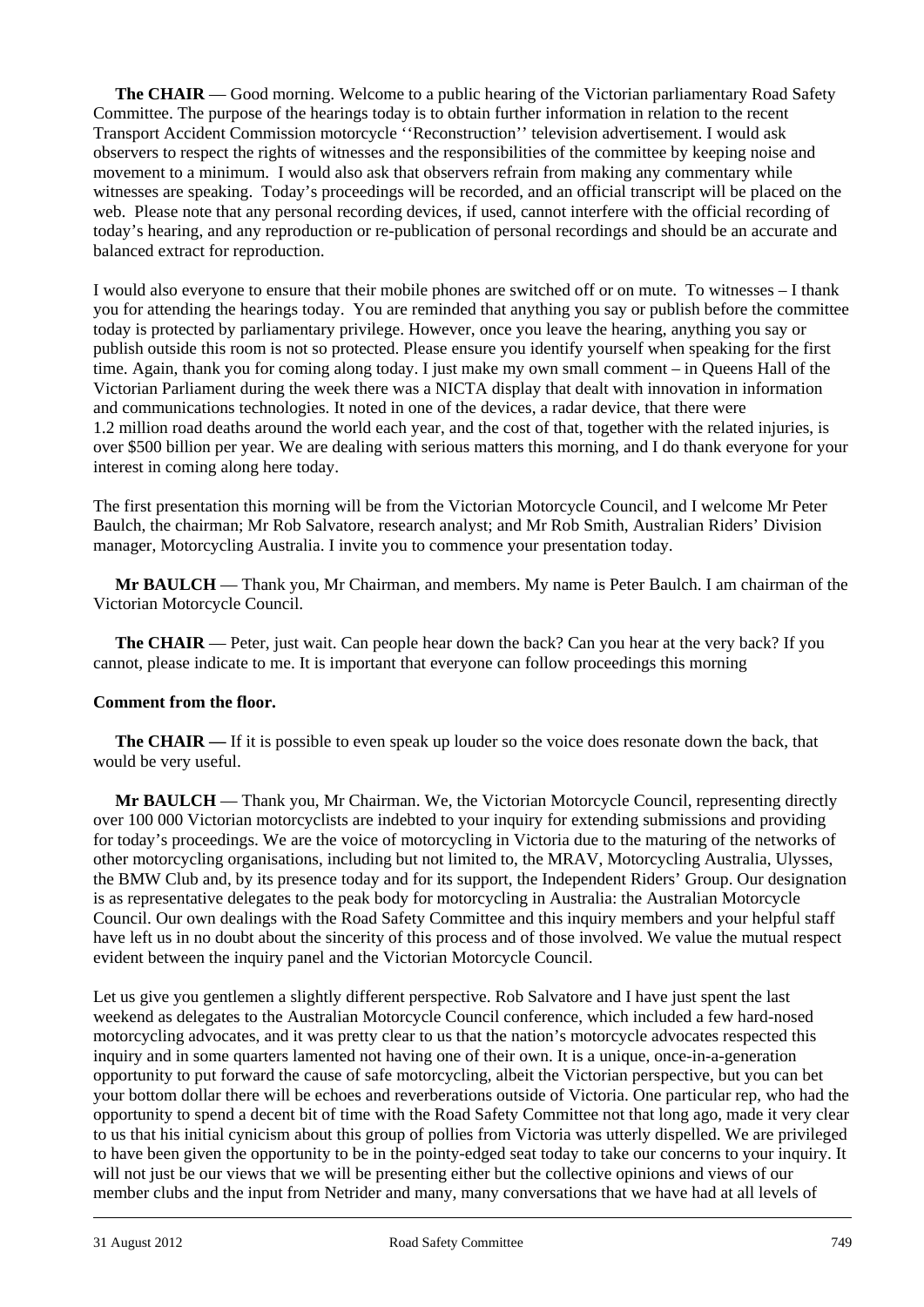motorcyclists and the motorcycling industry since the TAC ad came out in May and the many others we have spied on, visiting rider forums in many corners of the net.

We can tell you that it is very reassuring for us to know that whatever time we are granted today will be genuine use of our time. Our presentation and submission today is designed to shed some light and gain some answers to important questions surrounding the entire complex and sophisticated subject of road safety in general and motorcycling safety in particular. The recent TAC ''Reconstruction'' advertisement has provided the catalyst for much of what we will present today. We trust that your inquiry will share with us in seeking answers to such questions as: why the current strategies being employed by the TAC cannot achieve its own stated goal? Question 2: why the TAC failure to consult regularly and consistently with recognised rider expertise is detrimental to safe motorcycling – for example, the latest ''Reconstruction'' ad and even the CD and currently online Ride Smart program. Why the failure of the TAC to consult recognised international studies, preferring its own internal data, may not provide the basis for the best outcomes. Question 4: why does the TAC argue, on one hand, that training and education do not have any road safety benefits, but its own CD and online Ride Smart program states this:

#### *…training program will help reduce the trauma by improving the skills of motorcyclists …*

Question 5: is motorcycle safety best served with a one-dimensional speed mantra marketing philosophy in such a complex and sophisticated subject as road safety? Question 6: why do many motorcycling TAC ads lack credibility? If the depiction in the ads lacks credibility, the message that it is intended to convey to its target audience is lost immediately. Question 7: why did the TAC incorrectly support the last ''Reconstruction'' ad where a reference to case law in defending the illegal actions of the car driver depicted in the ad?

Rob Smith firstly and then followed by Rob Salvatore, our research, policy and data analyst, will present an extremely detailed submission in respect of the above questions. Whatever has happened in the past has passed. Success in this forum will look like not being back here in 5 or 10 years time asking the same questions. We cannot afford the luxury of keeping on doing the same things and expecting different outcomes. Before I hand over to the two Robs let me pose one final question: how good could motorcycle safety be in Victoria if the considerable marketing and PR expertise of the TAC was constructively, continuously and cooperatively combined with the considerable recognised rider expertise available from within our own motorcycling community? Thank you, Mr Chairman. I now call on Rob Smith from Motorcycling Australia for some additional remarks.

**Mr SMITH** — Thank you, Peter. Thank you, Mr Chairman, and assembled representatives of the committee.

**The CHAIR** — Rob, if you are able to speak up; I want everyone to be able hear in the room. If it's not audible, please let me know.

#### **Comment from the floor.**

l **Mr SMITH** — Bounce it off the back wall. I will do that. You know I am a shy, retiring type! Thank you again, ladies and gentlemen and indeed everybody who is here, for being here today on what is, I believe, a momentous occasion. It signifies a lot of things, not the least being that finally motorcyclists and motorcycle rider representatives are presenting in a cohesive manner. This is a very fine day for us. In its motorcycle strategy from 2010 the TAC asserts that the overall cost to it of motorcycle claims in 2007–08 is in the order four to five times higher per vehicle than for passenger cars. The question here is: is this because motorcycle costs have gone up, as inferred, or have they remained the same as a product of no change in vulnerability and the per unit cost of passenger vehicles dropped due to improved crash performance of passenger cars? Unpeer reviewed but often quoted research claims that motorcyclists are 38 times more likely to be injured in a crash compared to car occupants. This should come as no surprise, given the fact that one is outside the vehicle and the other is inside the vehicle. Discounting the fact that this is both axiomatic and statistically questionable, given the unreliable nature of using kilometres travelled as a measure for motorcycle travel, motorcyclists are compared to car occupants, for whom there have been giant steps forward in car protection. There are, of course, assertions that motorcyclists are overrepresented in road trauma, and the TAC claims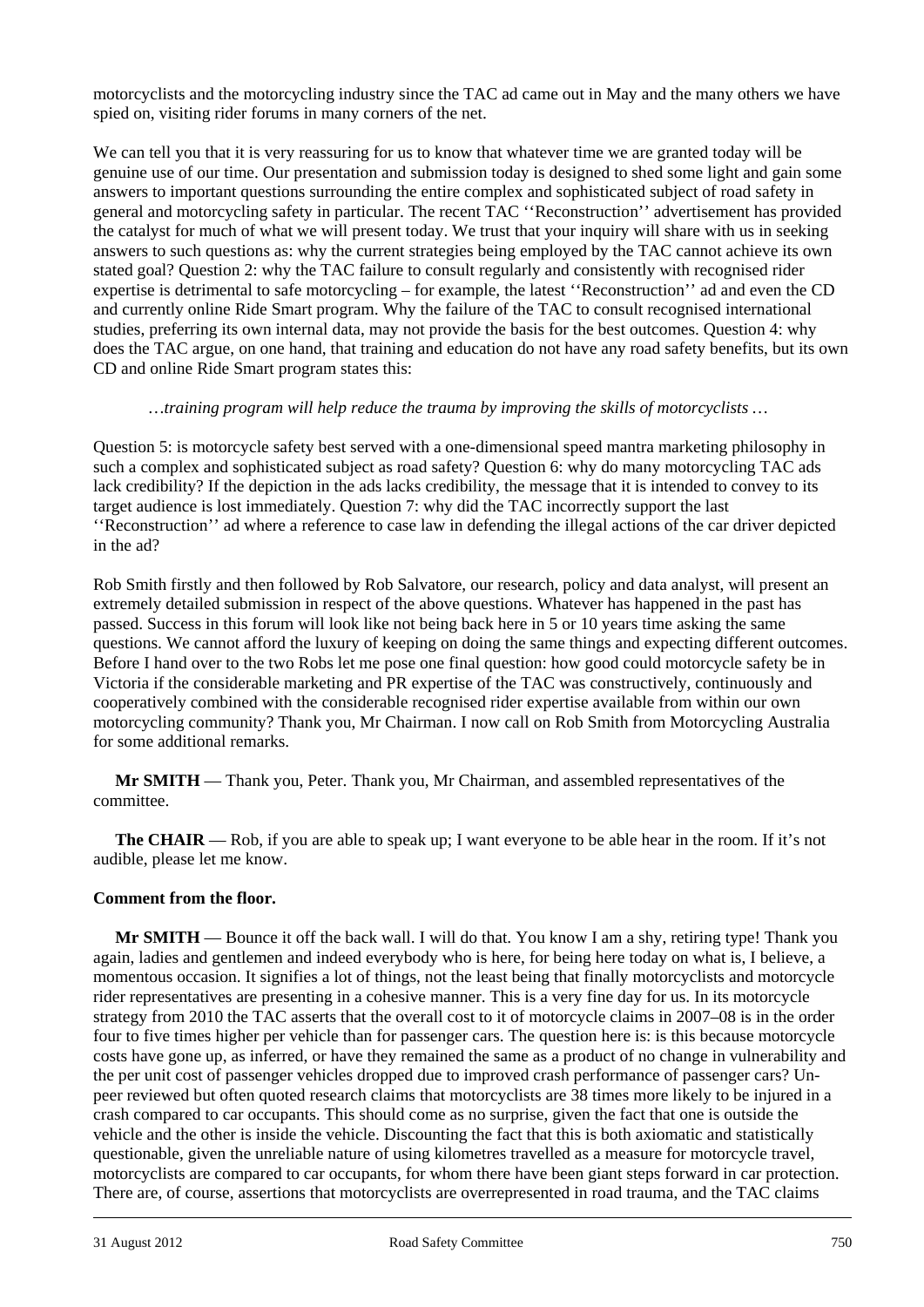data. This is undoubtedly true, but it is presented as being the outcome of behaviour, justified through the use of surveys with loaded questions. In truth, it is an outcome of vulnerability. Let me present an analogy. In a battle scenario the infantry suffer heavier losses than the tank crews. It is self-evident, and it is not the fault of the ground soldiers simply because they are outside the tank. The aim of the TAC strategy is to reduce rider injury, which is philosophically laudable. However, the methods used have encouraged the tank drivers to regard the infantry as the enemy, even though they are on the same side.

Over the last 20 years we have seen registrations for motorcycles skyrocket by 100 per cent and crash rates for motorcyclists plummet. The reasons for the drop are far more complex than just the lowering of speeds simply because the drops in speed mean very little in terms of survivability to the vulnerable. A crash at 60 is no more survivable than a crash at 68 in terms of severity for a motorcyclist. The fact that 20 years coincides with the inception of widespread learner and licence training, coupled with the internet information explosion, should not be regarded as coincidental. Riders are now more knowledgeable and proactive than they have ever been in the reduction of crash rates, and it is a clear indicator that the wider rider population has contracted to safety above and beyond their car driving counterparts. We will no doubt hear that the TAC has no axe to grind with motorcyclists and it seeks what is best for us. We accept that. We will hear that they frequently consult through focus groups, safety specialists and a range of others. This is all true to a greater or lesser extent, and certainly I personally have consulted on projects such as the Ride Smart project. It makes sense to consult with those who have training expertise if you are developing a training product. However, if you want to present and create a public education program, you need to consult with the public.

It is possible that we will hear from the TAC that the feedback to this campaign has been positive. Claiming that negative comment, regardless of sentiment, is positive is patently flawed. It would be like Bill Clinton claiming that the Monica Lewinsky affair was actually good for his career just because people still talk about it. The real issue here is not about the mechanics of a poorly conceived TV ad or the misrepresentation of a crash scenario when the TAC's own statistics show that 84 per cent of drivers are at fault. It is actually about the fallout of this ad and not just this ad, a series of ads that have shown motorcyclists in a negative light that leads to a stereotype that perpetuates the belief that a rider's safety is not a shared responsibility. I am going to hand over to Rob Salvatore now to make this presentation. Of all the people I have met in this industry, Rob Salvatore is probably one of the most well-versed and well-read in this issue. I look forward to this presentation as I hope everyone here does because it is a very informative presentation. Thank you, Mr Chairman.

**Mr SALVATORE** — Thanks, Rob. We can all go home because he has literally summarised the whole presentation! I would just like to just enter a few personal remarks before — —

**The CHAIR** — One second, Rob. Can you hear up the back? Can anyone not hear? A little bit hard. If you can bounce even louder.

**Mr SALVATORE** — In a moment I will need towards the laptop so I will be projecting to the back of the room.

# The **CHAIR** — Thank you.

**Mr SALVATORE** — First and foremost, it is my great honour to be here before the committee on such an important moment in motorcycling history for Victoria. I thank the committee for making this opportunity available and also the staff for making us feel supported and welcomed. As an engineer and a motorcycle on road coach, I look at the stats and I see that motorcycling has never been safer, yet it boggles my rational mind that never before have apparently more forces been marshalled against motorcycling. As a rational engineer it just confuses me. The general public perception, fuelled by the media, is that riding is so ostensibly dangerous that as soon as you swing a leg over a motorbike you are going to die – no right-thinking person would actually get on a motorbike. But the participation in motorcycling is the fastest growing road user sector, and it has been for over a decade. The TAC is instrumental in shaping that public opinion, in my view, so I am convinced that it is both to blame and also the solution to helping rectify that public perception.

l I would like to get on the record that I personally believe that the TAC offers an excellent no-fault accident insurance scheme, and Victoria is extremely lucky to have a world best practice no-fault insurance scheme. I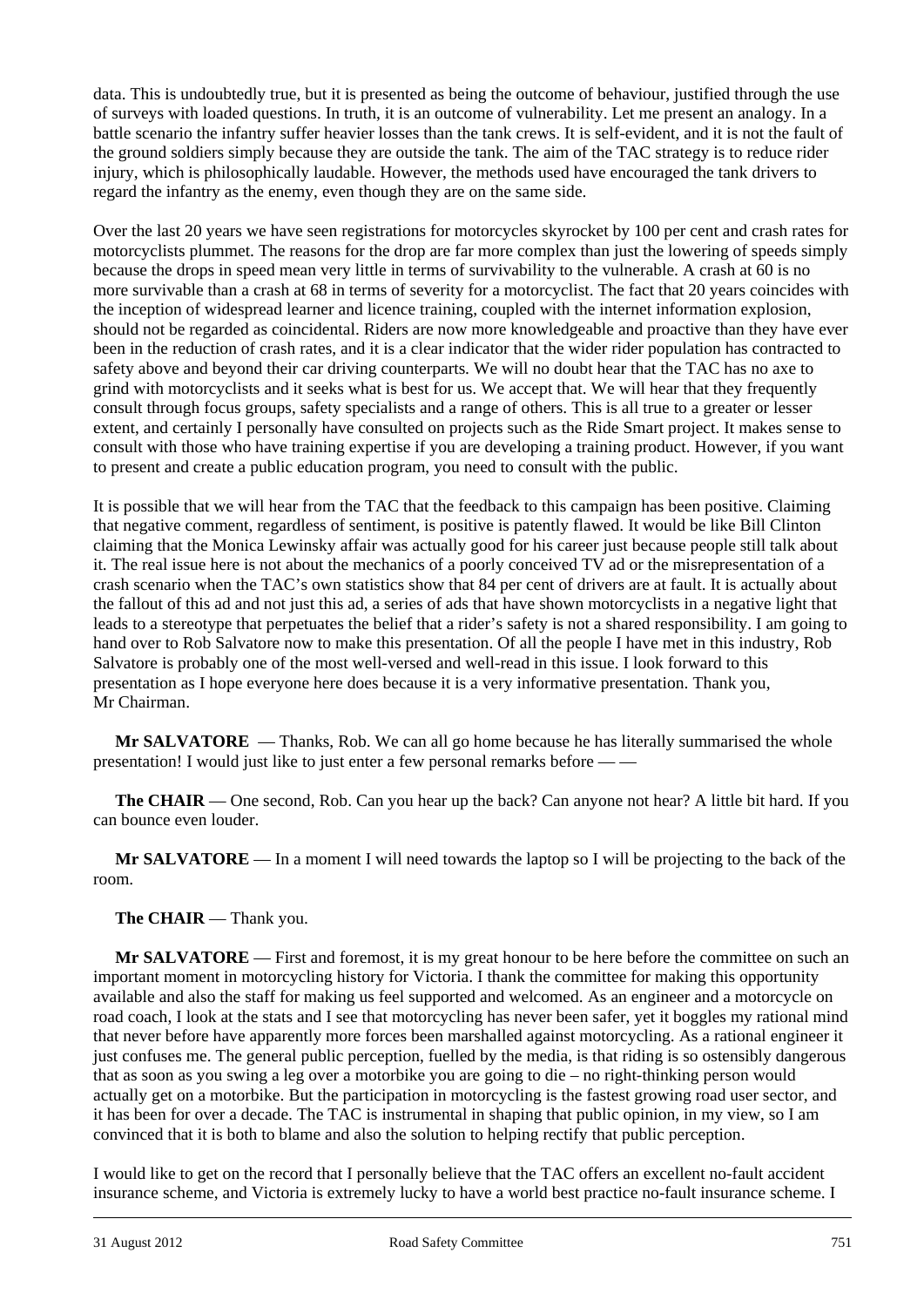believe that the people at the TAC are sincere and have a genuine interest in looking after accident victims and a genuine interest in reducing road trauma. So I believe collectively that their hearts are in the right place; I have no doubt. But it is clear to me, and I believe it is entirely demonstrable – and I think an inquiry would show this to be the case – that organisationally the TAC has a very deep belief in its marketing driven, onedimensional approach to road safety. And it is that aspect of the TAC that I have an issue with and the VMC has an issue with, and I think it is that aspect that the parliamentary inquiry should have closer look at. So I am not here today with an axe to grind against the TAC, far from it. I share their goal of trying to reduce motorcycle road trauma; I think it is very important, but also important is that the room is filled with passionate riders – passionate riders definitely, who by their very presence are giving the TAC a message, and it is message that the current culture within the TAC too readily dismisses and a message that it too readily categorises as an unrepresentative, disgruntled minority who have become uncomfortable in the TAC's spotlight. That tendency towards dismissiveness, of which there are many examples, in my mind is a clear expression of the TAC's current modus operandi, and it is not much of a stretch to describe it as a form of intellectual dishonesty, and it has taken over the road safety culture within the TAC.

Outwardly at least it appears that the TAC does not care what people are saying about its campaigns or what actual views are expressed or whether the reasoned and rational critiques are valid. They do not appear to care, and they are on record as being 'delighted' by the robust discussion, and they are delighted by the controversy generated by their campaigns because, after all, controversy months after the campaign means that their message and their point is still front and centre in people's minds. The key metric of success is whether their campaigns are being discussed and whether their campaigns are being remembered. That is not a genuine measure of success, and it should have no place in Victoria's peak body for road safety. So an organisation that only hears what it wants to hear, that has no barometer, no balance and no way of determining whether they are actually achieving a genuine engagement in their road safety message – that kind of organisation is interested in delivering a carefully crafted and marketed idea. That kind of organisation, the kind that is both the implementer of strategies and the adjudicator of its successes, cannot be considered genuinely objective. Objectivity and intellectual honesty needs to come back into Victoria's road safety administration. It is time for a paradigm shift, and that is why we are here: to encourage that shift.

One last comment: to steal a turn of phrase – what does success look like here? It is a great question. In part it means the absence of a them-and-us and a blame-the-rider mentality. It also means a cohesive working relationship where road safety campaigns are developed in conjunction with the key stakeholders. I do not envy the TAC; it has had some trouble getting the key stakeholders on board, but I believe we are here now, and we are moving forward on the shoulders of people who have come before us. So that is what we do not have today: we do not have what I consider the successful picture of the future, but that is what I would like. It is time for a paradigm shift, and that is why I am here today: to encourage that shift. I need to move towards the laptop. Excuse me just a moment.

# **Overheads shown.**

My presentation today is quite involved, and I will not go through all aspects, but I will invite the committee to review it in depth at its own leisure. There are some 100 slides. We will not going through all them today. I can see some nods of appreciation about that! There are four key topics that the presentation covers. We will have a look at the motorcycle safety strategy of the TAC, whether the TAC understands riders, and we will have a look at the ''Reconstruction'' advert and then what the future looks like. I will start at the future. We will summarise the conclusions and what the future looks like. I will start there, and then I will skip through various parts of the presentation.

l The VMC recognises the TAC's no-fault accident insurance system is an excellent scheme – no two ways about it. It is a valuable community asset, and we are very lucky to have it. I just want to make that absolutely clear, but their safety strategy, their motorcycle strategy, has been shown to be an injury mitigation strategy, not an accident prevention strategy, and that is very important. At times their approach to motorcycling safety has been shown to be at odds with safe motorcycling, and it does not appear to have contained much independent motorcycle expertise. The 'Reconstruction' ad had no motorcycle expertise in its development. Focus groups can be beneficial, but they are neither consultation nor are they expert input. In the face of increasing motorcycling participation, the TAC's motorcycle safety strategy cannot hope to achieve its goal of a significant reduction in motorcycle trauma nor the TAC's own goal of reducing motorcycle injury-related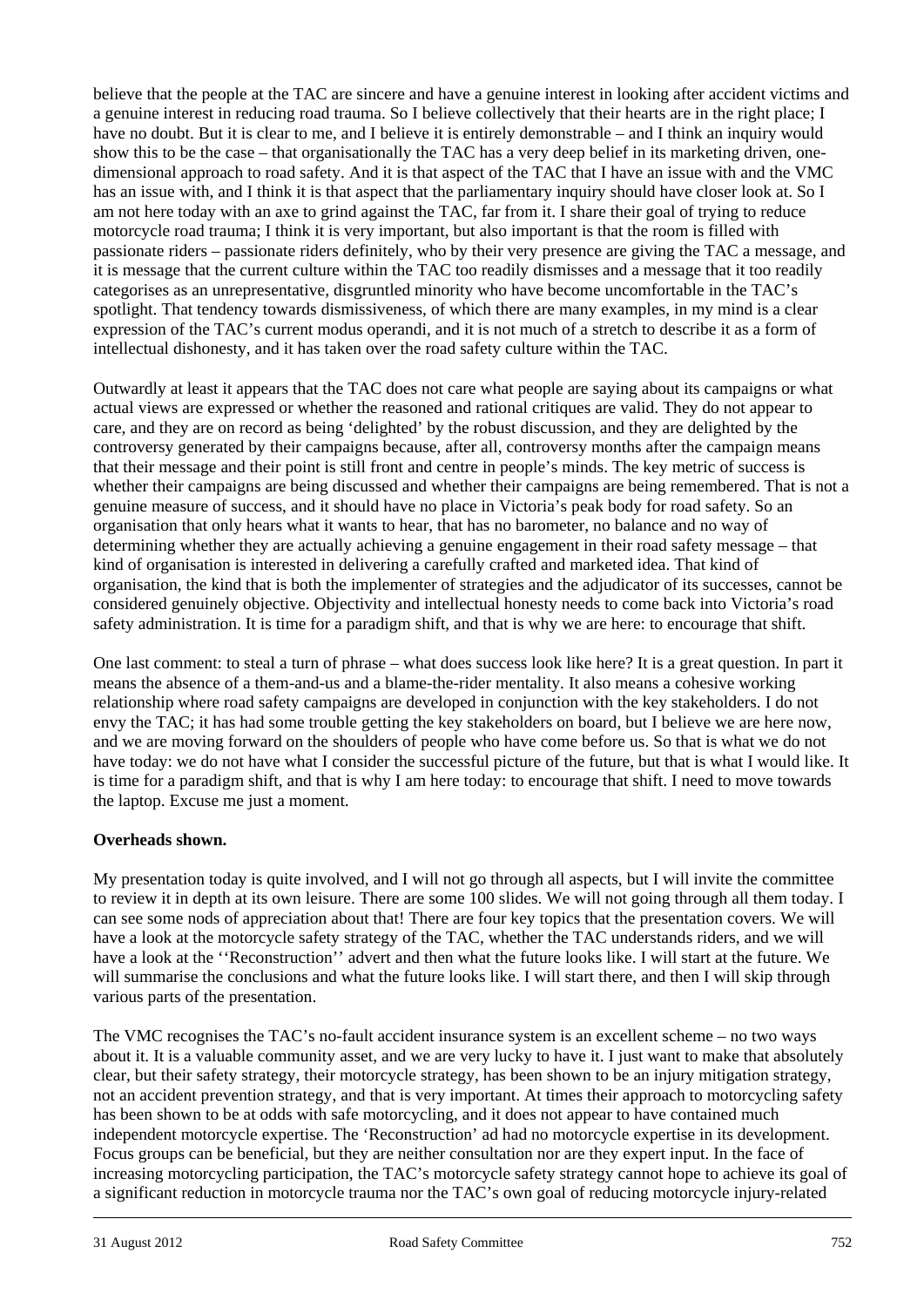costs, and I will demonstrate that. The TAC circularly references its own internal data that supports its predominantly one-dimensional speed-centred approach. The TAC's road safety department has been shown to employ marketing-based philosophies and principles, again predominantly focused on one message. I would ask the parliamentary Road Safety Committee to weigh up whether a one-dimensional approach and indeed whether the marketing principles in general should have such a dominant part of that approach and whether that should have any place in a sophisticated and complex subject as road safety.

The 'Reconstruction' ad and its underlying principles have been shown to be littered with flaws and inconsistencies, and they directly point back to the flaws and issues within the processes and the methodologies that generated that ad. If the status quo were to remain, we will expect more of the same into the future, but the status quo, in my view and the VMC's view, is unacceptable with respect to motorcycle accident prevention. I think that is critical. We need to be focusing on reducing accidents. For the general promotion of safe motorcycling the status quo has to change. So the VMC calls for an inquiry into the TAC's approach to road safety, its philosophies, its methodologies and strategies and the legislation that guides it. I think the TAC has been around now serving the community for some 25 years, so it might be time to have a look and see how it is going – just my suggestion. The VMC calls for genuine independent motorcycling expertise to be involved in the planning and development of future public road safety campaigns. We call for the TAC to genuinely consult with riders and going forward to adopt principles, approaches, strategies and philosophies consistent with good safe motorcycling. Of course, we would welcome the opportunity to be involved in that future for genuine safe motorcycling education campaigns.

I would like to talk a little about the motorcycle safety strategy. They have a genuine goal to reduce road trauma, the goal is to promote road safety, but there have been many clear statements from the TAC – media releases and whatnot – that the costs of motorcycle road trauma are rising, and these costs are driving the TAC's strategy. The motorcycle safety strategy cannot be found on their website, but it came to light in a 2010 road safety conference. The five key planks to that road safety strategy – no. 1: reduce the number of motorcycle and pillion deaths; it's a great goal; no. 2: promote protective gear; 3: educate riders about the impact of speed on vulnerable road users; 4: promote their website; and 5: reduce self-reported speeding behaviour. They are the five key planks of their motorcycle safety strategy. What do you notice about those five? They are all focused on the rider. It is doubtful that the first, fourth and fifth can actually reduce motorcycle trauma in any way since none of them are fundamentally dealing with any road trauma root cause. So 60 per cent of the strategy is focused on corporate goals or not actually focused on motorcycle road trauma. The second point is about gear. Gear is good; I support the right for riders to choose to wear gear, but gear is about injury mitigation, not about accident prevention. Point 3 is about speed – reducing speed, and again that is theoretically about reducing the extent of injury; it is not necessarily about accident prevention. We will talk about that in a moment. So precisely zero per cent of their motorcycle safety strategy is focused on accident prevention. In other words, there is nothing in the strategy about stopping riders from crashing or, importantly, from being crashed into. That is a significant oversight, in my view. If there is no focus on fundamentally reducing the number of crashes, then how can there be any expectation of a genuine reduction in powered two-wheeler road trauma? That is a really important question, given that there is the strong growth in motorcycling being experienced. If everything were to remain exactly the same, the number of accidents would have to grow. The TAC realises this, but I do not think it has acknowledged the broader implication. The TAC will argue that its strategy is sound because it is in keeping with the safe system – the Vision Zero safe system, in particular the pillar of safe speed, but in motorcycling circles it is well understood that it is safe roads, not safe speeds, that has the biggest positive impact on motorcycle safety. In fact, of the four it is safe roads, safe people in terms of training skills, safe vehicles and then safe speed. In a word, the safety strategy is flawed, but it makes perfect sense in light of the TAC's philosophies, the bottom line business and the strategy.

It is worth having a look at the conclusions of the motorcycle safety strategy. That first sentence is a real doozey:

*The short to medium-term indicators are promising in an environment where other activities are taking place within the riding community to increase rider safety.* 

l So someone, somewhere is doing something to help motorcycle safety, and we are going to take advantage of that! Who are these people? Where are they? What are they doing? I would like to talk to them. Then they go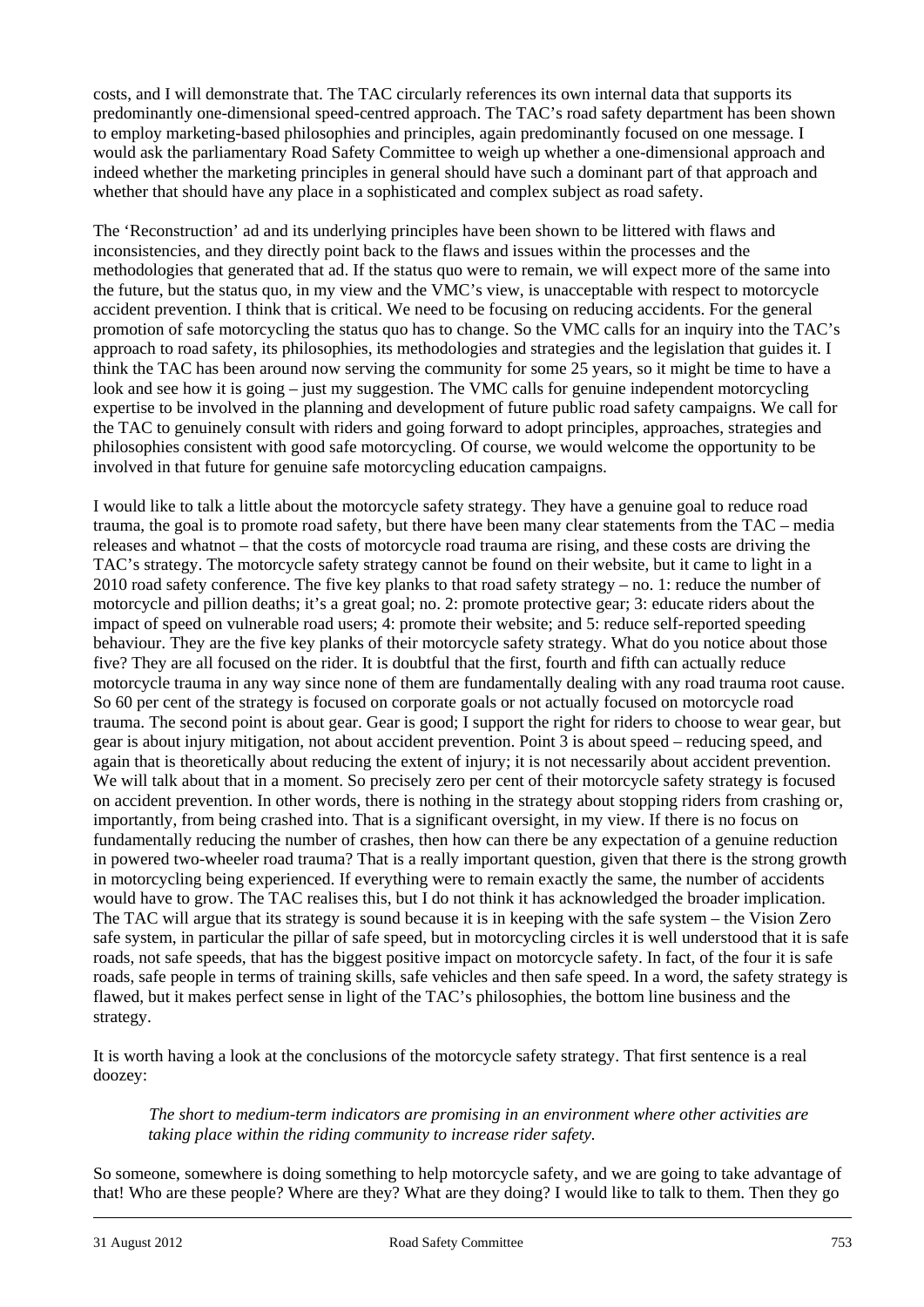on to say:

*However the long-term, the upward pressure on increasing numbers of riders poses a financial implication for the TAC's business …* 

They go on to say:

*The TAC will continue to invest heavily in strategies …* 

They will:

*…increase the uptake of protective clothing and reduce the incidence of self-reported speeding behaviour to assist in reducing the level of trauma and the costs to business.* 

They are focused on gear, surveys and reduced claims. The elephant in the room is there is no clear genuine focus on accident prevention there. The strategy is about 10 pages. If you stand back and have a look as a whole, it is pretty clear that the TAC does not understand motorcycling from a rider's point of view. I think that is fairly clear. It is not surprising, given their sources of data: their own internal claims data, their own generated surveys and the third party report on how often, where and how much people online are talking about the TAC. It appears that the TAC has not considered reputable international and/or local research in the development of its motorcycle safety strategy, and I think the committee should ask it why.

The bottom line is over the last decade – it is unfortunate – 1000 riders a year have been seriously injured. That number has stayed fairly constant. The number of registrations has nearly doubled, which in real terms means a reduction in the injury rate. If serious injuries have remained broadly steady, then it must be the medical and payout costs that have gone up. Recently in an earlier media release Janet Dore claimed that motorcycle serious injuries had gone up. In light of that observation, a strategy focused on injury mitigation makes sense, but is not a fundamental road safety strategy. If the TAC is to register a cost reduction, the serious injury count needs to decrease significantly in the face of its rising participation because it is the injuries that cost the most. That is a tall order from a flawed strategy, but the TAC believes that the answer lies in speed and almost in speed alone. I will go on the record – they have put some other campaigns out there – the 'Vice Versa' campaign, which was driven by VMAC, and the protective gear campaigns, but still the primary focus of the TAC is about speed.

The focus on speed is interesting because they reference data that shows that small speed reductions has a very limited effect on the probability of injury, as Rob just alluded to, and I will talk about that in a moment. So it seems that the left hand does not know what the right hand is doing and there is a disconnect going on here. Let us look at that disconnect. This graph appears on the Spokes website. On the vertical axis you can essentially describe that as 'probability of fatality'. On the bottom axis there is the impact speed. This graph was sourced from a 1975 study out of the United States. What it highlights though is that a crash impact at all legal and near legal urban speeds has a significant likelihood of fatality or road trauma. That is a fact that riders carry with them any time they are on the bike. A strategy focused on small speed reductions and speed limits, though it is right to do that in terms of the legal constructs that we live within, cannot hope to significantly reduce trauma and its associated costs. Let us have a look. Here is the graph again. At 68 kilometres an hour, if a rider has an impact at that speed, they have got about a 90 per cent chance of fatality. The 'Reconstruction' ad argues that if you were to drive at the legal speed limit of 60 kilometres an hour, physics will look after you; you will not die, but this graph tells you that you have an 82 to 83 per cent chance. So the whole 'Reconstruction' ad – I do not know what the exact cost was, but I have heard \$1 million has been quoted. So \$1 million has been spent trying to argue, trying to convince riders, for a 7 to 8 per cent reduction in their probability of a fatality. That sounds like a waste of money to me. Have a look at the 100 kilometre an hour – this is a typical freeway speed. If you have an impact at that speed, there is about 100 per cent chance. That is a pretty high chance of a fatality at an impact at that speed. So travelling at 105 or travelling at 95 makes no real difference, and travelling at 95 poses a lot more risks to a rider because the traffic encroaches around them, but that is what we are encouraged to do. That is at odds with genuine safe motorcycling principles.

l But they will argue that 30 per cent of fatalities involve inappropriate or excessive speeds, and I would like to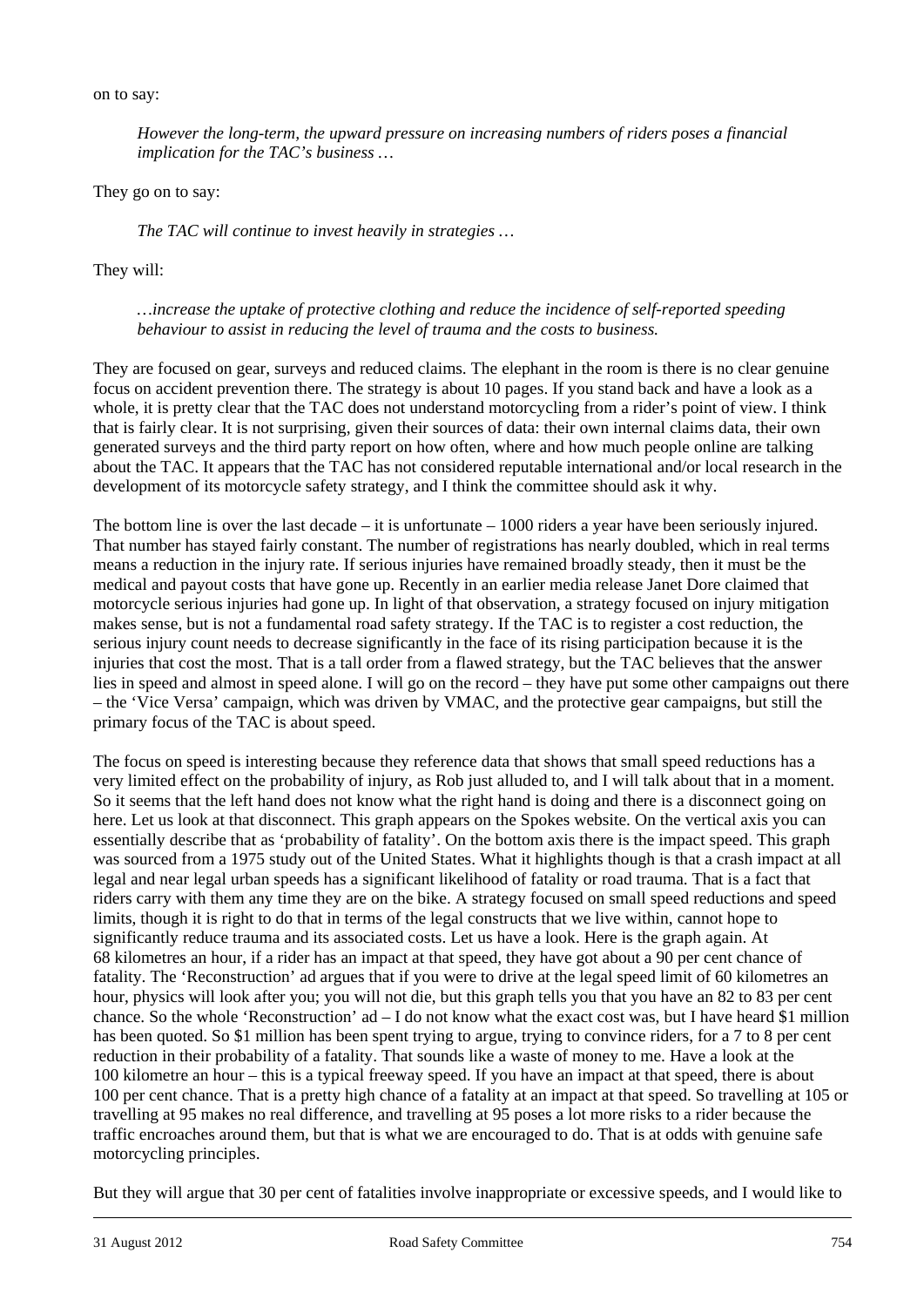know what is the proportional split. How do you define what is inappropriate? And what is the low-hanging fruit in that other 70 per cent that could be focused on? The figure is based on Victoria Police crash accident reports, which is interesting because at this committee Victoria Police confirmed that the traffic incident report form does not provide much context around the involvement of speed. It is a tick box, and the police officer on the scene, if it is in their view that speed was a contributing factor, then they will tick the box. It is not quite scientific. Since the MCIU, the Major Crash Investigation Unit, and the coroner rarely investigate motorcycle crashes, the key speed data driving the TAC's strategy primarily boils down to a collection of unscientific opinion. I am not casting aspersions on the good work of the police or the police officers, but they are human, and if they do not have the scientific training, then their view of whether speed was involved is an opinion. We need to have some genuine in-depth crash data from which to determine true root causes, otherwise we are wasting community money and time. Irrespective of that, the TAC will argue, 'All right, fine, but slowing down increases the available time to react to events', and this sounds quite reasonable, though we are only talking about fractions of a second, and in the 'Reconstruction' ad the difference between 68 kilometres an hour and 60 kilometres an hour over the distance shown is 0.3 seconds. The whole ad campaign hangs on the difference of 0.3 seconds, which I hope to have the time to explore in just a moment. So I would ask them where is the evidence. Where is the crash analysis showing that these small increments are materially significant to reducing motorcycle road trauma?

Just to summarise the strategy – the five key planks do not anything for making the road intrinsically safer, they are focused on injury mitigation, not prevention, it is unlikely to achieve its stated objectives, it fails to recognise the truth in one of their own key references and at its heart it has opinion-based, unscientific data. The strategy should, in my view and the view of the VMC, actively encourage riders to be better riders, actively promote defensive road craft, recognise the role that improved roads and road design can play in the reduction of motorcycle trauma, recognise the role that other road users play in road trauma, recognise the role that the riding community can play in fostering rider improvements and, above all else, it should actually encourage cooperation between all users on the roads. We all share the roads. We all have a duty of care towards each other. In my view the TAC's strategy requires a significant shift.

Just a quick postscript – they recently re-released and re-launched their Ride Smart CD-ROM as an onlinebased format. I think you would have to say it has not been very successful. The CD-ROM was not very successful – 80 completions a year, with some 20 000 new licences each year. Sixteen per cent of riders who got their Ls took up the opportunity to take up the CD-ROM, and 80 a year completed them. So, rather than consider that the contents were flawed, they decided to repackage and freshen up the program. It is a very marketing approach. Some of the information is genuinely valuable, and you can see the hand of contributing motorcyclists, but I am not sure they would have all signed off on the final product. The majority of the material is completely couched in terms of the TAC's key speed paradigm. Ross Daws – if he is in the room; he is at the back of the room, thank you, Ross – editor of *Motorcycling Review*, made some valuable observations about the online program on his internet blog. I encourage the committee to look it up – twowheelthrive.blogspot.com. He highlighted the total credibility failure evident with the very first exercise. His correct answer complied with the program but was utterly inconsistent with basic motorcycle fundamentals. If you lose your credibility in the very first exercise, I think you are going to lose riders generally. I think that explains the low completion rate – an evident lack of credibility and a broken record of a repeated anti-speeding message.

l The intent of the Ride Smart program we absolutely applaud, but we deplore that fundamental safe motorcycling principles have been held to ransom by the anti-speeding message. I support the claims, both calls just made momentarily earlier – the committee should ask why the TAC, on the one hand, strongly argues against training and skills development as a method to win road trauma reductions but, on the other hand, completely advocates this exact philosophy in its Ride Smart program, and there is the quote that was read out earlier. In the interests of time I will skip over whether the TAC understands riders. Principally, there are four sources of information that the TAC uses to understand riders focus groups: its tracker survey, surveys at events and its client data. What they understand about motorcyclists is from the motorcyclists who are willing to talk to the TAC. The motorcycling demographic is extremely broad. That is something I will let the committee explore. If nothing changes about the TAC approach into the future, if it does not include motorcycle expertise in its strategy and campaigns, if it does not support the active development of betterskilled riders and more aware driers, if it does not focus on motorcycle-friendly roads and road design, if it does not broaden its sources of data, if does not employ truly independent methods of data gathering and if it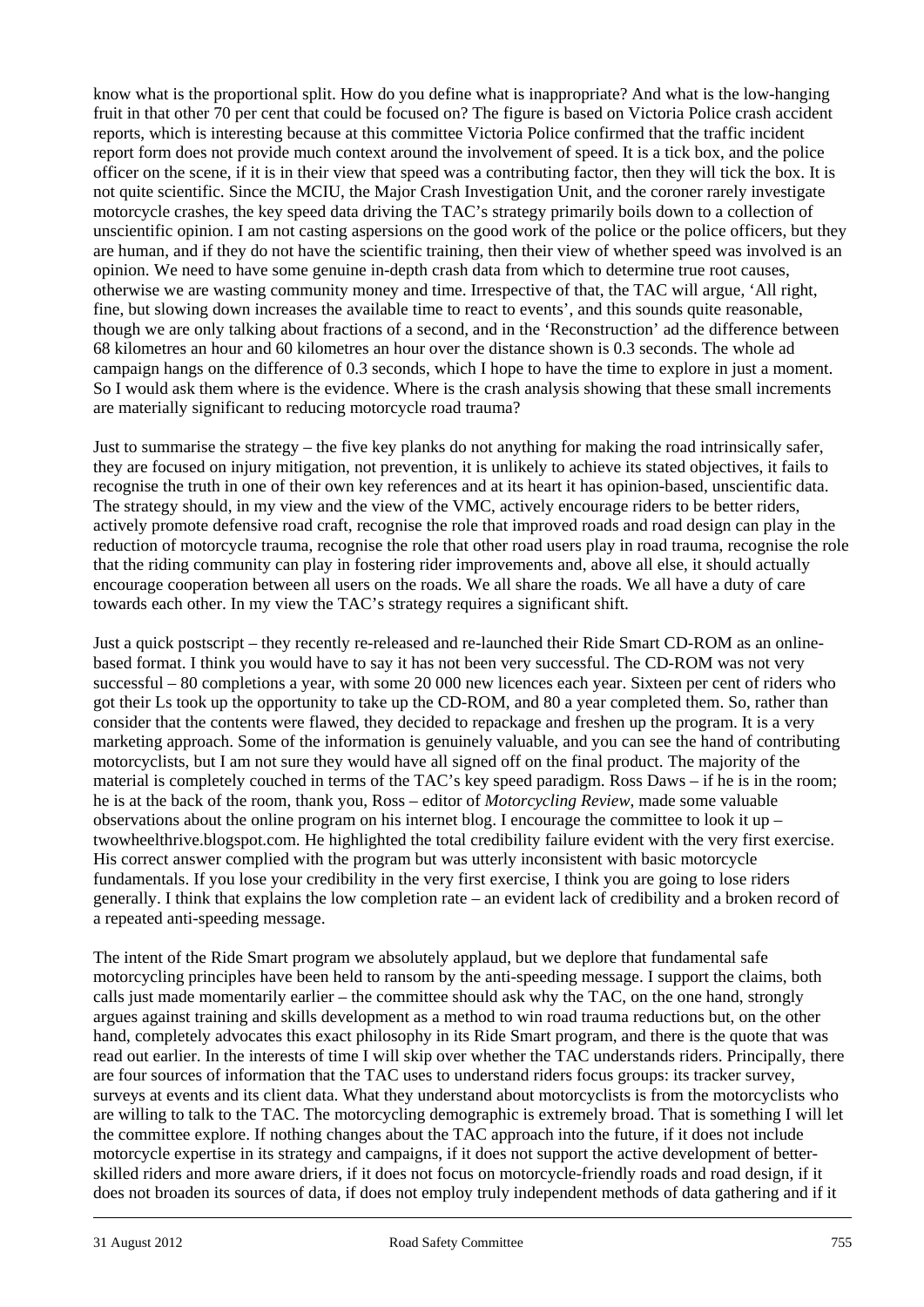continues to focus primarily on speed, we will continue to get more of the same. The 'Reconstruction' ad is a clear example of that. Let us take a look.

Here is what the TAC has said:

*More than one in five motorcycle crashes involved in a multivehicle crash was one of the vehicles is turning. In 80 per cent of the fatal crashes a turning vehicle was the car or truck. The configuration of the crash in the commercial represents a typical crash type.* 

So this is actually a great start. They have taken a typical crash type, and they are going to make an ad about it and educate the public about that scenario. These comments were taken from the TAC's response to the Advertising Standards Board, complaint 170–12. It is actually consistent with many of the TAC's emails, press releases and other public utterances in relation to the negative outpouring that 'Reconstruction' generated. So at face value the TAC has started from a genuine desire to reduce motorcycle road trauma targeting a typical crash scenario and, presumably, to raise public awareness and reduce its incidence, but that got completely highjacked by its philosophy. Instead they created a highly contrived advert, which did not include any genuine motorcycle expertise, did not deal with the typical aspects of the crash – and recall that 80 per cent of the fault of that crash type is the driver's. It misrepresented the crash cause, misrepresented the law in supporting its ad and, in turn, vilified motorcyclists and absolved drivers. It was mostly at odds with physics as well. That is really interesting because their ad appeals entirely to physics for its veracity, and there are many physics failings. It also gave a confusing message because if that exact scenario were replayed in a 70-kilometre-an-hour zone with a 68-kilometre-an-hour motorcyclist and a car entering from a side road and that rider died, how has the message in that advert helped that rider, because he was actually less than the legal speed. Who is to blame in that scenario too? It has one other fundamental critical flaw. The driver failed to see the rider in both speed scenarios, despite excess speed being blamed for the visual failure in the first scenario. That reason in particular is why motorcyclists have turned off.

The TAC has gone to great lengths in its public responses, emails and on the Spokes website, to absolve the driver of any fault, including referencing and misrepresenting case law. To their credit, they have removed the references to the case law, but I still think it is important that we talk about it today. The only conclusion that I can draw is that the TAC required the viewer to blame the rider, hence, intentionally or unintentionally, vilifying riders. The response to the negativity has not been surprising. They have defended their ad, rather than admit they have made an error. They referenced their own survey data and argued that their processes are sound. They point to positive overseas experience as proof that the ad is well made. Just on that, I have actually looked at some of the overseas experience, and the key take-home message that some overseas motorcyclists have taken from their ad is to watch out for drivers. That is not the fundamental message of the ad. They refer to negative commentary as proof that the ad has been noted and has generated a healthy level of discourse. The 'Reconstruction' ad had potential to be a positive road safety message. Instead it has done harm to rider safety and the image of motorcyclists. One of the take-home messages that was put to me not that long ago is: you sped, you're dead, your fault. That is not a great safety message that I would like my tax dollars to be paying for. The ad has failed to engage the bulk of riders positively, and it has reminded that drivers will do life threatening things, so that is a positive of the ad, but it has failed to successfully deliver its key message. The following analysis will show that and show one inescapable conclusion: the philosophies and strategies behind the ad's planning and production were flawed, and therefore the whole process must be reviewed and revised if not to repeat these errors into the future. If their motorcycling strategy is flawed and their understanding of riders is flawed, then the product that they are likely to produce is flawed. With all the best intentions at their heart driving the program, it still does not change the fact that it is flawed.

l I presume everyone has seen the ad. The rider travels along at 68 kilometres an hour, he has a crash into a car that emerged from a side street, and the speed of the rider is clearly implicated as the cause of the crash. The scenario is re-run with the rider at 60 kilometres an hour, and the rider avoids the crash. So the key message is: do not speed and you will stay alive. At first blush that sounds like a reasonable safety message, but in truth the ad clearly demonstrates how completely the TAC processes have been captured by its anti-speeding agenda. The car driver is typically at fault in this crash scenario, but you cannot create an anti-speeding message about a car emerging from a stop sign onto a main road. By not focusing on that car, they have created an ad that cannot possibly hope to reduce motorcycle road trauma. The ad instead focuses on the rider error, a lot of low-level speeding, and excuses the driver error of failing to give way. So they focus on the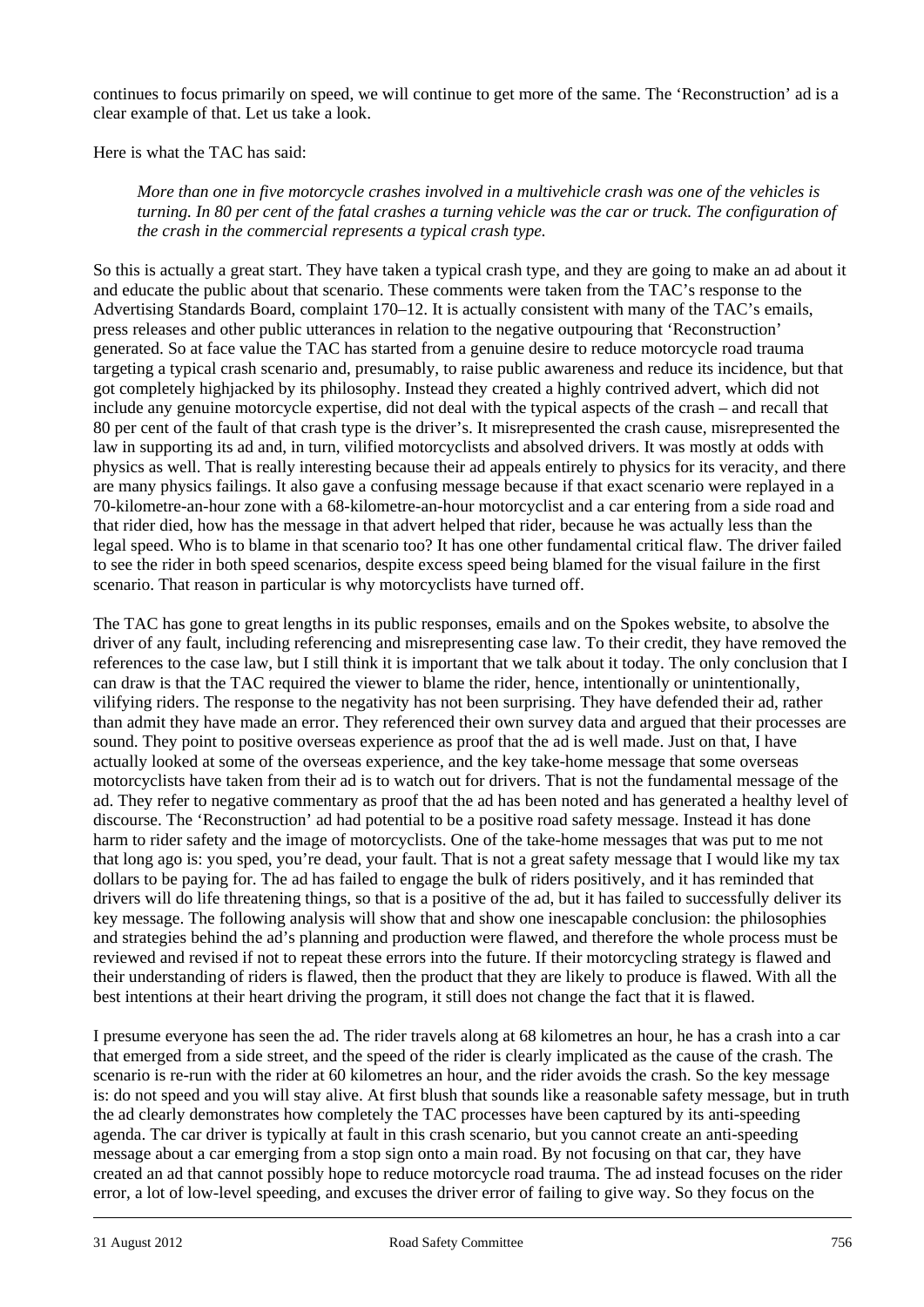non-typical to be able to create a message. There is no clearer demonstration of just how bound to that single message that they are than this actual ad. They do seem to be more interested in gaining acceptance of a political message than in delivering messages genuinely focused on road safety. Here is a comment:

## *The TAC's vision is to make speeding socially unacceptable in the Victorian community just as we have with drink driving.*

One of the fundamental differences is that drink driving is a root cause of crashes. We have heard the message, we have taken it on board, we understand it, and now, I think, routinely Victoria Police is finding that 0.1 per cent of breathalysed drivers are actually over the limit. From that point of view it has been an amazing success story, but it does not matter how often they tell the message, low-level speeding is not a fundamental root cause in crashes.

I want to focus on the legal case. It released a bunch of supportive information, and there are volumes of it, and they referenced case law to bolster the veracity of its ad and support its key contention that the speeding rider was at fault and the driver who came through the stop sign was not at fault. You can look at that case law at that web address. I will just talk through the scenario. It is 1966. It is about midnight. We are in Geelong at about 12.00 a.m. and two civilian vehicles are travelling south, and there is an unmarked police car travelling east. The blue car is turning left, so it is slowing down to turn left into Skene Street, and the green car is overtaking the blue car. The speeds involved are quite interesting. The two cars are travelling at around about 15 miles per hour; the unmarked police car is travelling at 45 miles an hour, approaching an intersection. They did not have stop signs so the rule of the day was give way to the right. It was at night-time – quite dark, no lights, no street lighting, the police car had its lights dipped. So the very first time that the two vehicles noted where this speeding police car was, was when the police car was some 12 metres away. What do you think happened? There was a crash, and in that crash the police officer charged both drivers for failing to give way to the right. That is the case that the TAC has referenced in justifying its TAC ad. Just as an interesting postscript – if you are approaching an intersection that is uncontrolled at about 50 miles per hour, are you driving in a manner that you would be able to give way to the right, if you should need to? Anyway, that is just my personal comment on record. We asked John Voyage, principal of Maurice Blackburn lawyers, a towering expert in this area – we asked his opinion of what he thought about the legal case that had been referenced, and I would just like to enter his full opinion on record:

*We have been unable to find a single case which has used this as a precedent. The legal unimportance of this case is apparently to the point where it would only be the law if that identical set of facts were to exist again, but it is not a general principle of law. It did not involve a stop sign or our present road rules, and yet it has been relied upon by the TAC rather than the overarching 'stop means give way to everyone'. In my opinion —* 

in the opinion of a recognised expert, in his opinion —

*there is no justification for the TAC's assertion that the driver who committed a SMIDSY – a sorry, mate, I didn't see you – there is no justification that he was not culpable.*

I think that is a pretty powerful statement. So the claimed case law that apparently exonerated their driver does not hold up. And here they say:

*The car driver is unable to see the oncoming motorcyclist* —

this is in their ad —

*which is travelling at a speed of 68 kilometres an hour and therefore out of the field of vision of the car driver.* 

l They are arguing that the speed of the motorcyclist made that motorcyclist invisible to the driver in their ad, but the actual ruling of that case does not support the contention at all. The judge makes some comments effectively saying that when the vehicle on the right was first visible the cars are in or close to its path and if they had stopped or slowed down, they would have slowed down or stopped immediately in the path of the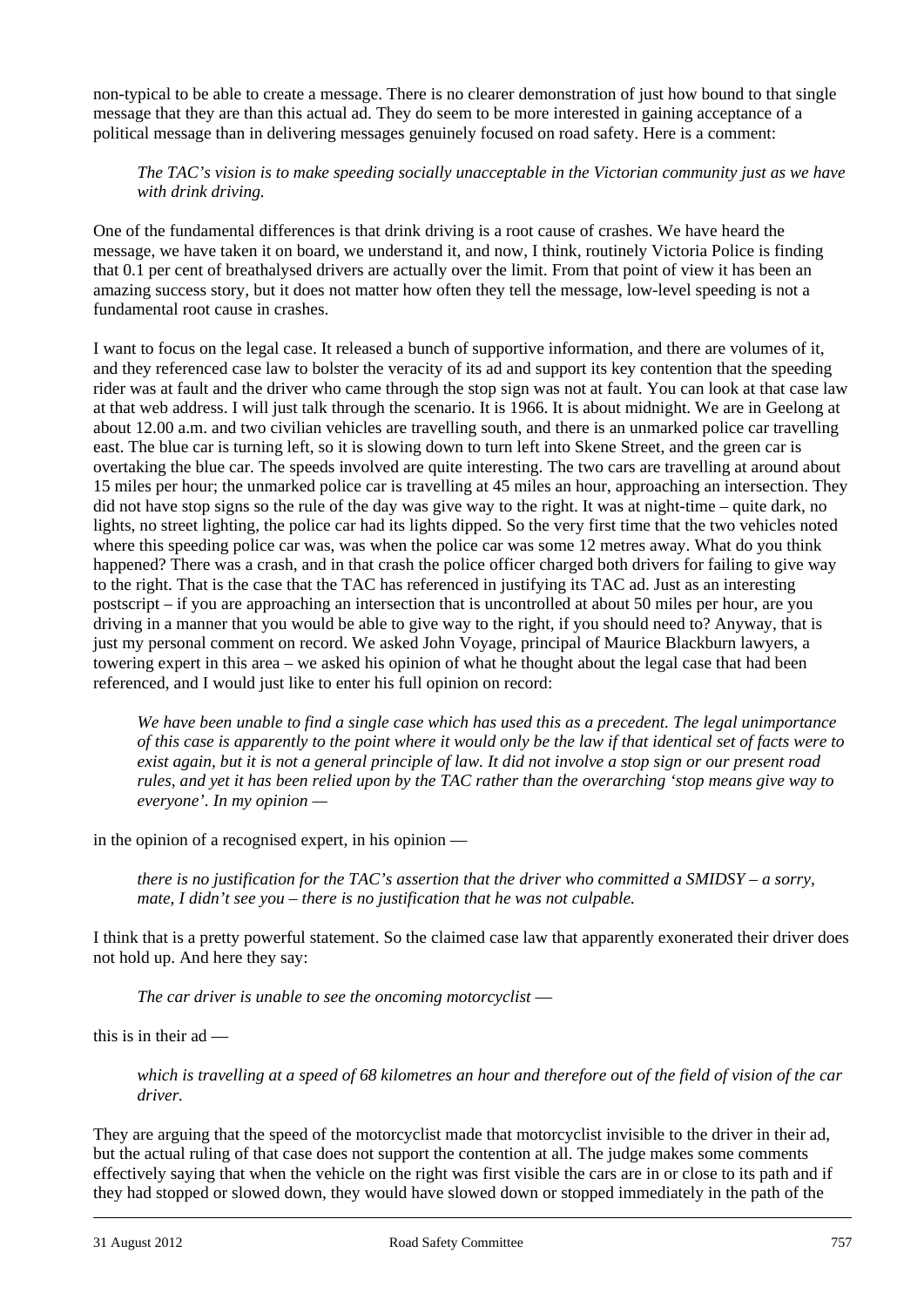oncoming police car and thus not give way but, on the contrary, cause the collision. The case law does not stack up, it does not support it and, rightfully, the TAC removed it. The only reasonable conclusion then is that the TAC chose to misrepresent the case law in order to strengthen its arguments against the rider. They removed the reference on their website, but we felt it was important enough to make mention of it here to just demonstrate how far the organisation did go to support its ad.

One last little section before we launch into the sexy pictures and the faults and flaws of the ad. How am I doing for time?

**Ms JENKINS** — The committee has quite a number of questions, Rob, you have probably got 5 minutes. Okay.

**Mr SALVATORE** — The committee will need to review.

**Ms JENKINS** — Yes.

**Mr SALVATORE** — Essentially the TAC references a 2002–03 study from Victoria Police. It was their best go at doing an in-depth crash study. There are many flaws in that study, and the results and the outcomes of that study are, not surprisingly, related to policing. I would invite the committee to have a closer look at that, if I have only got a few moments remaining.

*The advert demonstrates that the car has not failed to stop; does not fail to give way; the car driver is stationery at the stop sign, indicating right and looking for oncoming traffic. The driver then turns right after looking. The car driver is unable to see the oncoming motorcyclist, who is travelling at speed and therefore out of the field of vision of the car driver. The driver takes all required steps to look for other road users before proceeding into the turn*.

This is the view the commercial shows from 49 metres out. There is the car. There is no clear line of sight between the car and the motorcycle rider. I just want to highlight this motor vehicle on the left. We will use him as a reference point. This is the wide-out view at 49 metres. There is the car proceeding into the intersection. There is no line of sight between the car and the motorcycle. There is a ute with a trailer. Despite the TAC's assertions that the driver cannot see the bike due to its speed, in reality the driver cannot see the bike due to the parked vehicle. All the supportive material the TAC has been releasing is worth questioning. As you can see, if you have a look at the car, it is proceeding to move into the intersection despite not being able to see. Maybe it is trying to creep around and have a look around the obstacle. Here it is. We think that, since the reference car is no longer in the frame, the motorcycle has moved about 10 metres further down the road, so that car is about 39 metres away, and the line of sight is just opening up. But now the motorcycle is 5 metres away and that driver – it is hard to tell in silhouette – is still looking forward out his front window, out of his windscreen. He is not looking at the bike. Look how far he has proceeded into the intersection. You can see the white line there, and I highlight that it is a perfectly clear day. There was perfect vision, but if you do not look – and even if you look, if you do not see – you are not going to respond. Now the rider is much closer and the driver has turned his head, but you will see that he is still proceeding forward. This is the view at 68 kilometres, a clear line of sight – the driver is clearly in the line of sight. This is the view at 60 kilometres – more than enough vision there, but the driver still proceeds forward. The key contention of the ad, demonstrably from its own ad, is not supported. At 60 kilometres an hour the driver is still proceeding through.

l There was a lot of contention amongst riders about whether the front brake was used, and the TAC has argued that it was. I will clearly demonstrate that in their own ad there was no braking. The rider has got the brakes covered here, but if you have a look at the forks, there is no compression. If there is no compression, there is no front braking. This is moments before the impact, so this is when the rider should be well and truly focused on trying to avoid the collision. In what I call the survival scene – the 60-kilometre-an-hour scenario – the rider scoots behind the car, and if we have a close look, he has not got the brakes covered at all and his forks show no compression. It is exactly the same amount of compression in the 68-kilometre-an-hour scenario. Despite all the references asserting that the rider in the ad used the front brake, it is clearly not. It just goes to highlight how contrived the ad actually is to create a perception and a particular message. I will skip the skidding. I just want to show one last thing that I think is really important. The detail about the physics is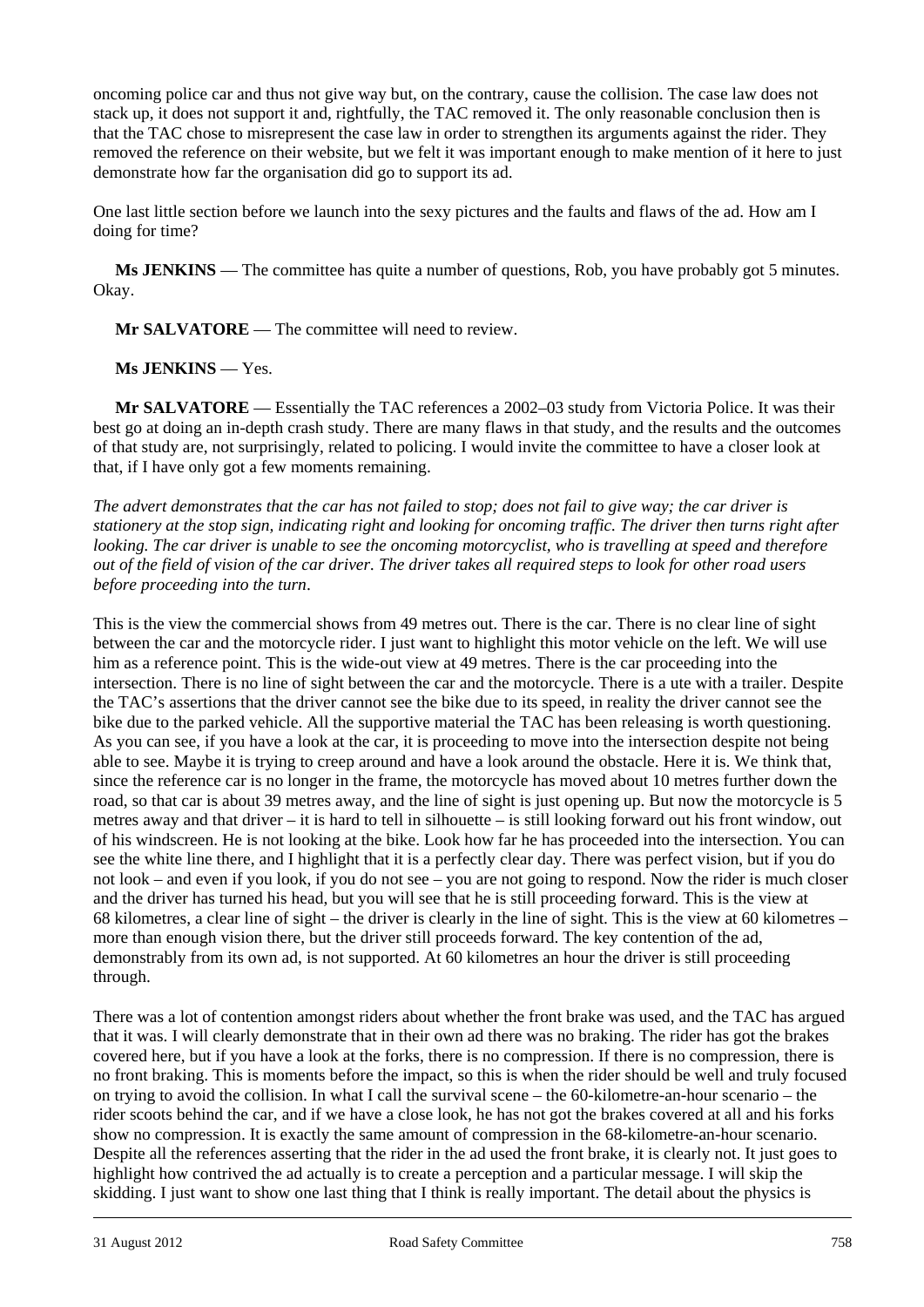worth having a read of, and I hope it will not put the committee to sleep, but I will not mention it at all here. There are many faults and flaws that are worth investigating a lot closer. One of the key physics flaws is in the actual crash itself. The crash depiction is pretty unreasonable. Here are some genuine crash tests. You will see that the front end of the motorcycle collapses, the forks are bent, the car actually recoils, none of the riders has catapulted, none of the motorcycles has catapulted. So, despite the assertions that the TAC has chosen a typical crash scenario and demonstrated and depicted a typical crash response, there is nothing actually typical about the climactic moment in that commercial. Yes, I winced too, Andrew, when I saw that particular crash video. Face first into the car is not – yes. Look, the forks are perfectly straight, and the front wheel is not buckled in any way. The last thing – a little kicker, I think, a little irony – one of the failings of the ad is about vision; about the driver seeing the motorcyclist. One of the key ironies is that the car that was used in this ad was a Honda Accord, and I am not sure whether it was a Euro or a standard model, but the RACV's forward visibility rating gave that car a big thumbs down. Have a look. The sedan version got two stars out of five; the Honda Accord got one star out of five.

If we had any doubt at all – this is in TAC's own data – in those 25 years the number of motorcycles has tripled, and there is a clear reduction in the fatalities. There are many complex reasons why that is, but I just think it was worth highlighting just before we finish the positive message that motorcycling is getting safer. I thank the committee for its time.

**The CHAIR** — Thanks very much, Rob. Time is on the move at the moment. We might commence with the actual showing of the advertisement now, following which we will ask a few questions.

## **Video shown.**

 **The CHAIR** — Thank you, Kylie. My colleagues have a number of questions. Mr Languiller, if you would like to put the first question, please.

**Mr LANGUILLER** — Can I thank the Victorian Motorcycle Council for its submissions. The first question that I wish to submit to you is: how would you have improved this advertisement but still kept the same message – namely, reduced speed?

**Mr SALVATORE** — As a rider, reducing speed is only one strategy that is available. In fact when you look at the physics involved in that ad, if the 60-kilometre-an-hour rider entered the same scenario and that car delayed its entrance by only half a second, the exact same crash would have occurred. So the speed message is not the only message that should be delivered. If the rider had anticipated, covered the brakes, reduced his reaction time, assessed the hazards in the environment, he would have been far more prepared to deal with that car coming out. I cannot answer that question strictly without saying the ad needs to be redesigned.

**Mr SMITH** — One of the most common methods used in rider training to illustrate the outcomes of excessive or inappropriate speed is with a braking demonstration that shows the differences between braking at different speeds and how distance increases the faster you go. This is something that is being used again and again and is used in just about – I think I can safely say – all rider training. It is a message that can be repeated successfully; riders get it. A conversation with riders would probably have elicited that information, and it would have probably driven home that that is the effect: it takes longer to stop the faster you go. Riders are not dumb; they would have got that.

**Mr TILLEY** — Thanks, gentlemen. It will take us a little while to digest that evidence that you have given us today. What I want to talk about and go into some conversation about is the construction of that advertisement. Firstly, are you aware that there was any representative group from the VMC that was involved in the construction of that advertisement?

**Mr BAULCH** — Certainly we are not aware of anyone from the Victorian Motorcycle Council being involved at any stage, whether it be in the campaign creative stage, whether it be in the filming, whether it be in the editing or whether it be in the approval of the finished product, although it has been claimed that some of us were given a previewing and had in fact endorsed it. But I can assure this committee that that did not happen; we did not get a previewing, and we certainly did not endorse it.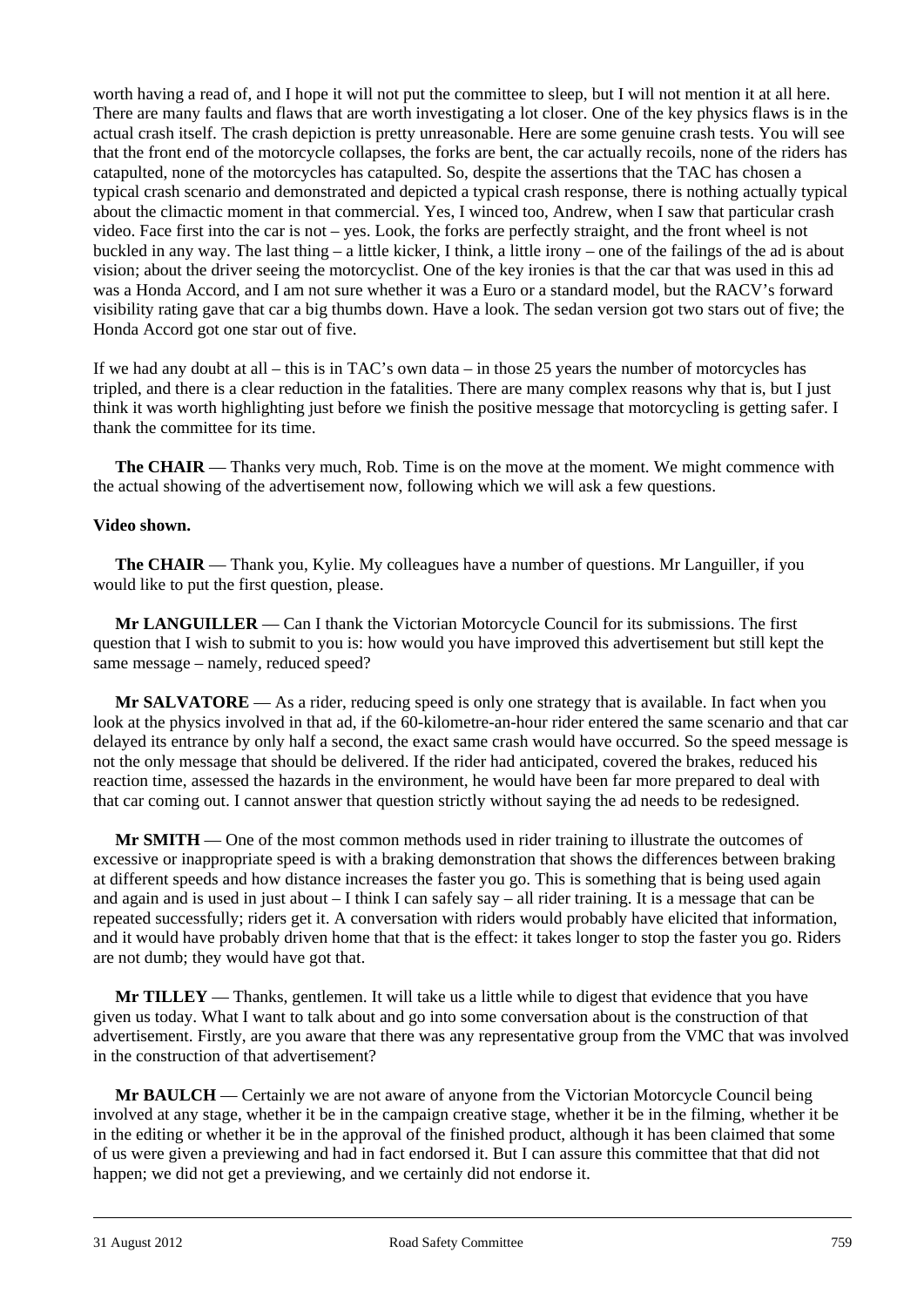**Mr TILLEY** — In view of then probably getting an opportunity to preview the advertisement before it went to the screens of Victoria – hypothetically, I suggest that if you had been involved in the construct of that advertisement or that campaign, particularly, what would have been your primary concerns, having now seen that advertisement?

**Mr BAULCH** — I will start the answering by saying I think Rob Salvatore has highlighted a multitude of concerns that we would have. The first concern that I will air is the fact that we believe that road safety is the responsibility of all road users. It is a shared responsibility. That ad failed from the outset because it set out to do one thing, and that was blame the motorcyclist.

**Mr TILLEY** — But would it be fair to say – and getting some balance here – that that is the view of the VMC and the bodies that you represent?

**Mr SALVATORE** — It is also the view of some eminent writers too. I spoke with Professor Marcus Wigan, and when he saw that ad the very first time he was disheartened at just how misrepresenting it was. I had a conversation with him about it, and his focus, being a physics PhD, helped me explore some of the detail in that ad. It is not just passionate riders; it is quite intelligent people as well.

**Mr SMITH** — Other intelligent people!

**Mr SALVATORE** — Thank you for the correction. I would like to put it on record that motorcyclists are intelligent.

**Mr SMITH** — Remember I just said they are not dumb.

**Mr ELSBURY** — For the record I have owned five motorcycles and ridden both for work and employment.

**The CHAIR** — Rob meant to say 'very intelligent'!

**Mr SMITH** — If I could just add to the original comment – I am conscious of the time – that there seems to me to be two issues that stand out to me. One is that this ad represents another that presents motorcyclists as being largely irresponsible. It is rare that we see a representation of a rider who is doing the right thing. This leads, through the court of public opinion, to people believing that motorcyclists are always the architects of their own demise, and this is patently not true, especially in this case. The other issue is that we have heard that there has been case law cited. I am not an expert on law, but I know that there is an expert on law, traffic law, here today – that is, Mr John Voyage of Maurice Blackburn lawyers, who wrote the traffic law manual. So it is important to recognise his contribution. For me there is a bigger issue. There is the use of the case law that misrepresents the situation, and there is an oversight in that the traffic law clearly identifies that in this situation, just as we have been shown, at 60 or at 68 the driver failed to give way. An 8-kilometre-an-hour infringement earns you one point. The law clearly, through assigning three points for failure to give way, finds that failure to give way in the hierarchy of blame is a far more serious offence, but that has been completely overlooked, and what it does is just go to a continuing misrepresentation of riders being the architects of their own demise. This has to stop because at the moment we know that the general view of the public is one of fear, of repulsion; they revile motorcyclists, and only in very recent times have I heard members of the public talking about motorcyclists, and they have clearly seen these ads and decided, through no actual experience, that motorcyclists are always at fault. That has to come from somewhere, and it is not just from seeing riders on the road because the majority of riders do not ride in this irresponsible manner. We are always being told that this represents a minority. If it represents a minority, then say so; do not present rhetoric that argues or presents through imagery motorcyclists as being irresponsible. By using the law in this way, I think, the TAC has stepped over a line in the sand.

**Mr ELSBURY** — Is there anything the TAC can improve in the way it gets the motorcycle community involved in road safety?

l **Mr SMITH** — I think we have always been as a community interested in road safety. Motorcyclists are unique in the way that they are trained. As an example, in all training that we do in order to get a licence we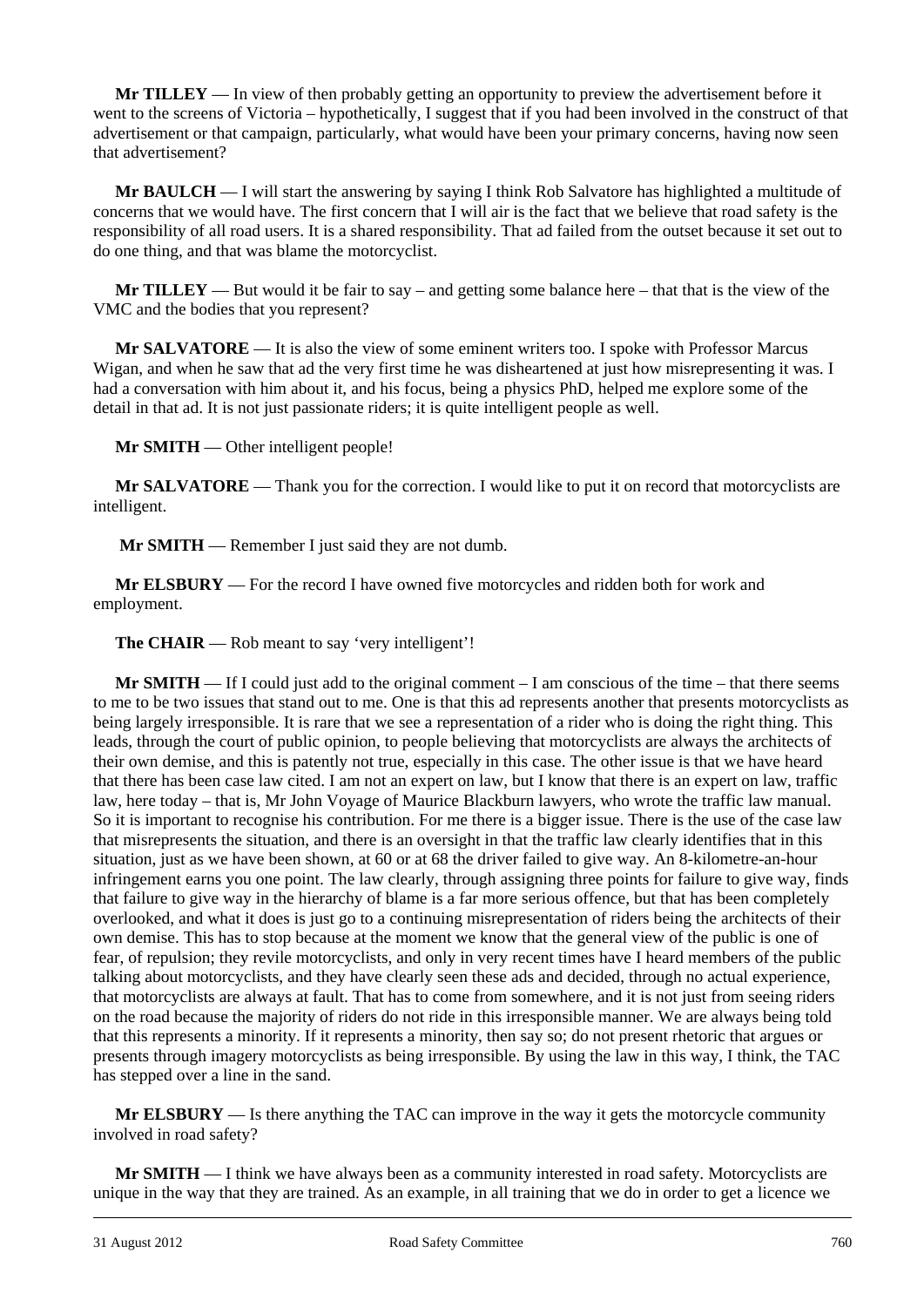go through a training program, and part of that would include things like doing an emergency stop, something that drivers rarely do in their training. We buy into it, because when we take up motorcycling none of us takes up motorcycling in order to be safer. We understand that there are risks, and we are therefore receptive to things that will reduce risks, and in that regard we are very knowledgeable on how to reduce risks, and we would be willing to communicate and consult at any level, at any time, in any meaningful way that went beyond tokenism.

**Mr ELSBURY** — Car drivers speed, and we see many commercials from the TAC talking about the dangers of driving cars too fast. Certainly through observation I have seen truck drivers speed. It is amazing; you would think you have got your handbrake on some days going down the freeway. I am going to out here on a limb and say some motorcyclists do speed.

**Mr SMITH** — Acknowledged.

**Mr ELSBURY**  $- I$  am trying to understand why the concept of a speeding motorcyclist contributing to an incident which ends in them being killed is causing such outrage when you have got the other commercials that show car drivers and all their passengers being wiped out because of speed, and yet we have got this uproar when it is a motorcyclist.

**Mr SALVATORE** — The low-level speeding here has been implicated – the rider was not visible because of the low-level speeding. The laws says you should not speed, okay, so we will take it as granted, but they are trying to portray that that was the key root cause of why this rider in their ad has died.

**Mr ELSBURY** — But drivers stuff up.

**Mr SALVATORE** — Yes.

**Mr ELSBURY** — And you say yourself you have to try and make it so that the road is safer for yourself, so you use all your road craft skills —

**Mr SALVATORE** — Yes.

**Mr ELSBURY** — You position, you do everything right, yet if you are speeding, you have still got that disadvantage.

**Mr SALVATORE** — Yes. And you could have couched the ad with a speeding message but with also some key essential defensive road craft messages – anticipate the hazard, cover your brakes, have an escape route available, be aware of your surroundings. There are many other messages, and each one of those messages will have been able to be carried by the rider into all of their riding environments, not just the 60 kilometre-an-hour one. For example, the other 'Reconstruction' ad where the motor car mows down an unfortunate pedestrian – I have the same physics issues with that ad as well, but I am not a motor vehicle activist or a pedestrian one, but if you want, I could break down that ad as well! I am quite passionate about it. Sure, we all need to live within the laws, but I think they were drawing a very long bow here.

**Mr SMITH** — If I could just add one very quick thing here – motorcyclists are not against being shown what happens if you speed because we understand it. In fact, we understand it better because we are so vulnerable. The way that ad could have been couched better would have been very simple with a different voiceover that recognised the component of the fault of the driver, it would have still had the same message; all it really needed to say is something like 'Despite the driver failing to give way and seeing the rider, here's what you could have done'. It would then have recognised that. Rather saying to the public at large, 'Here's a motorcyclist who is speeding and, guess what, he's going to die', all it needed to do was present a more evenhanded approach. We would have said, 'Yeah, you know, that's a pretty good ad', but it did not.

**Mr PERERA** — Thank you very much for your long presentation.

**Mr SALVATORE** — Sorry about that.